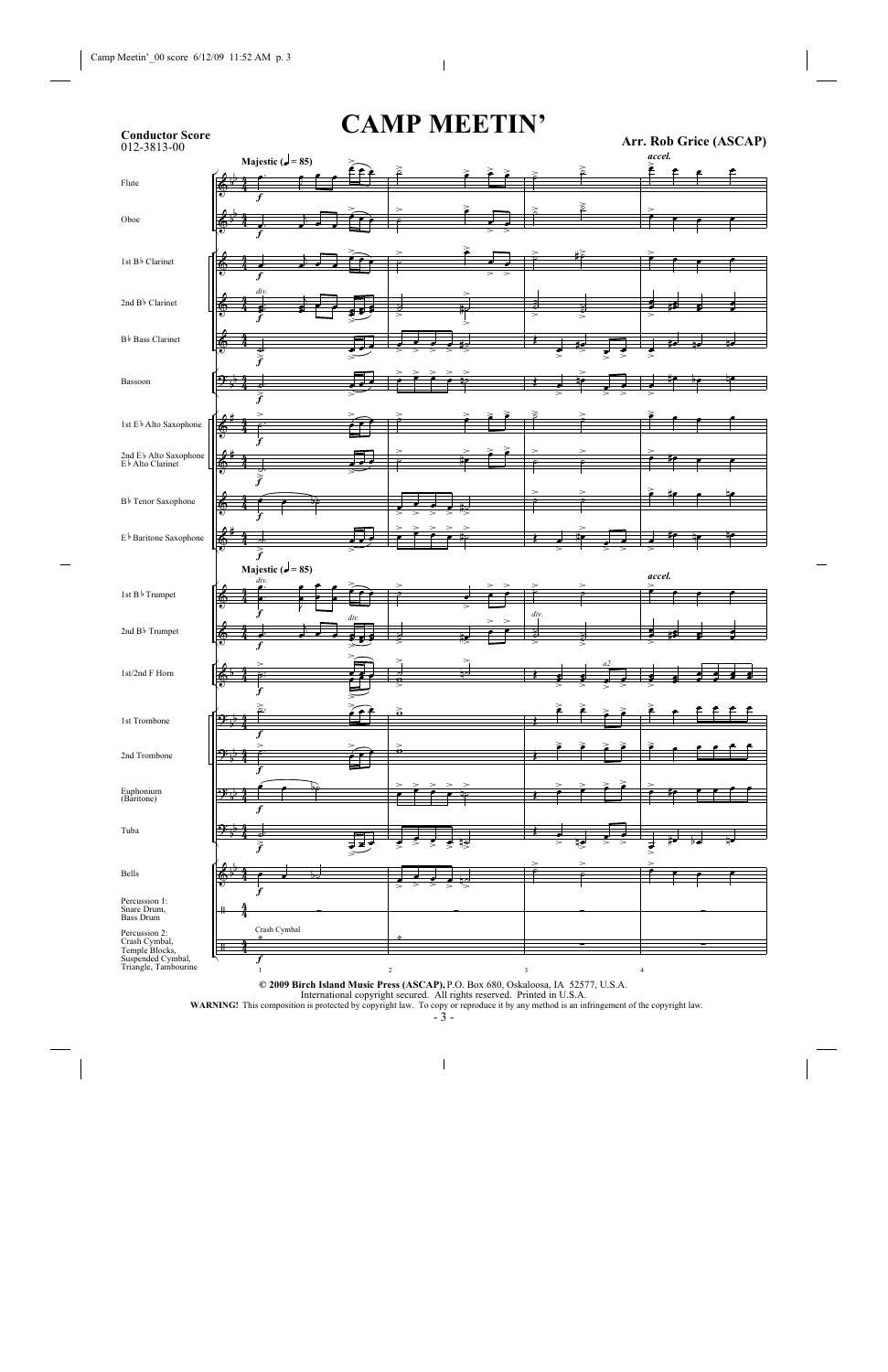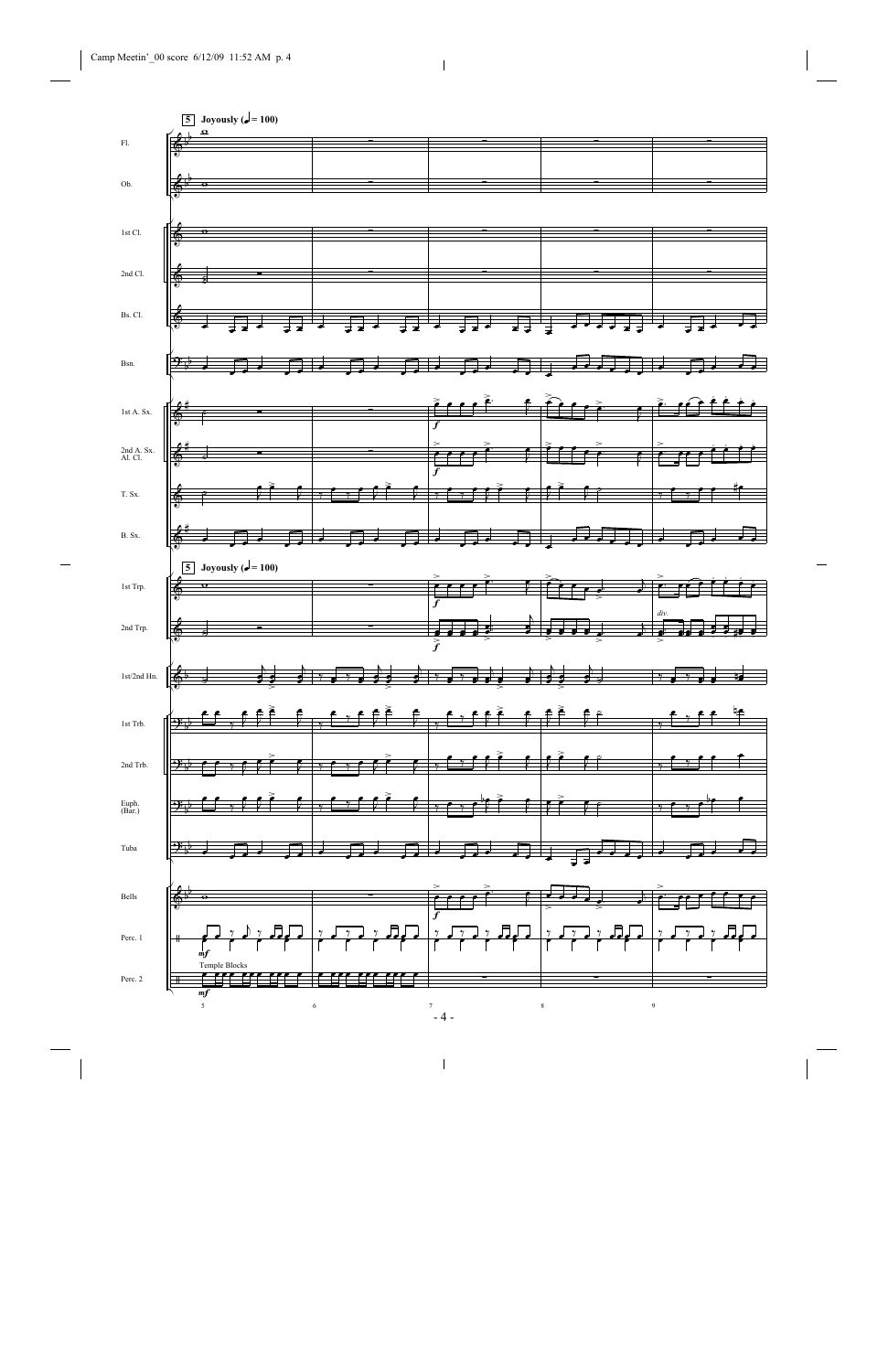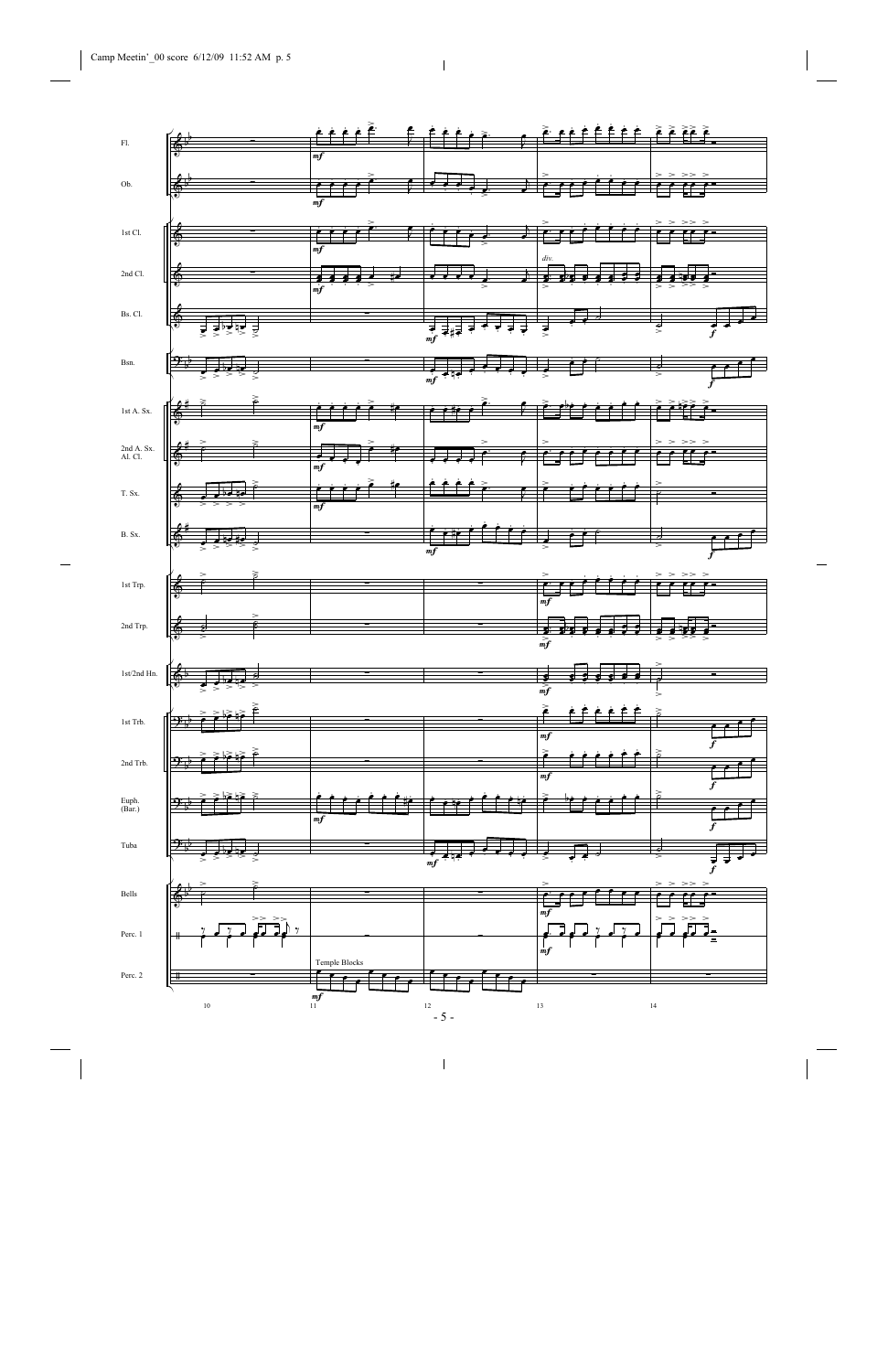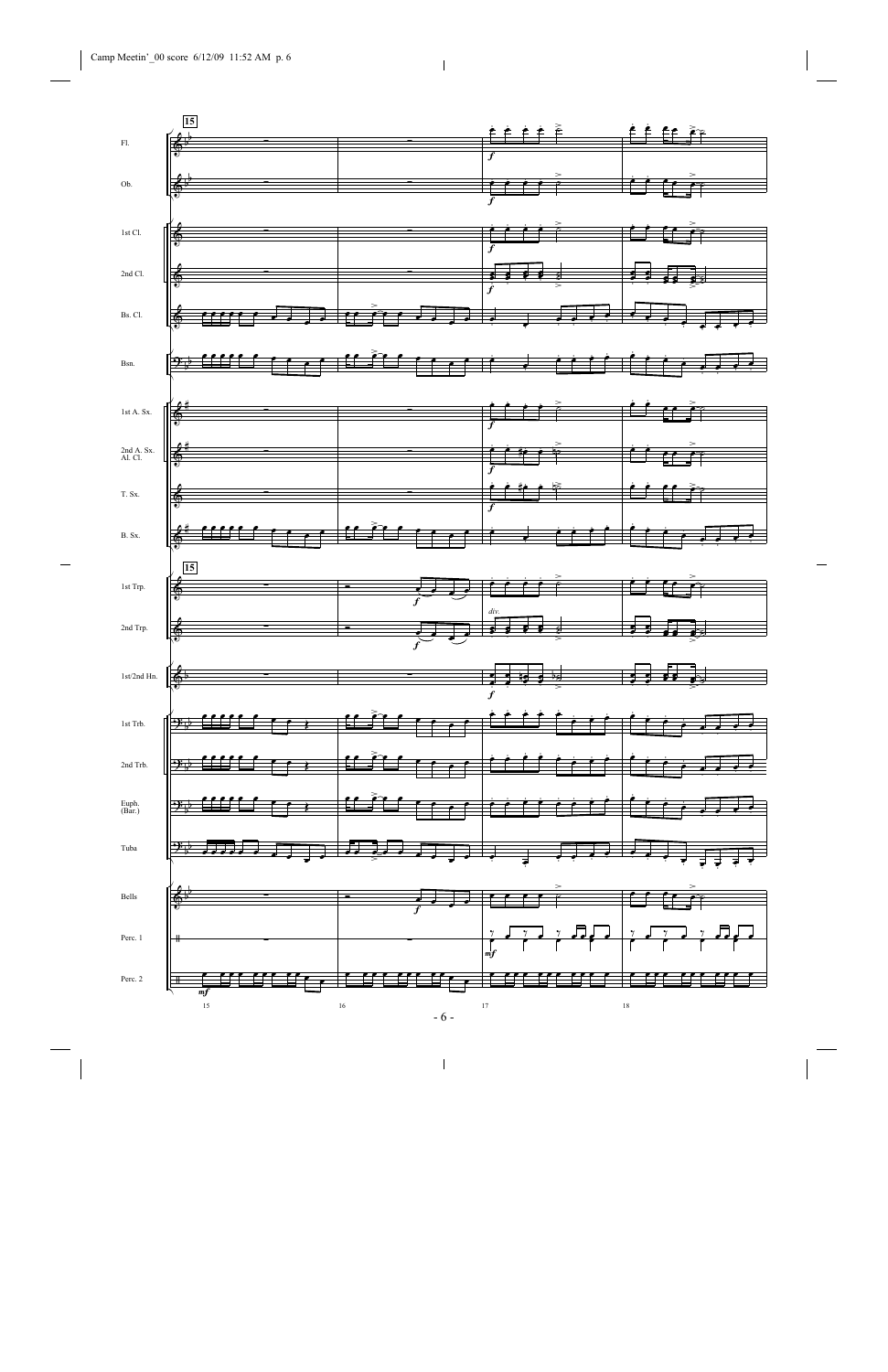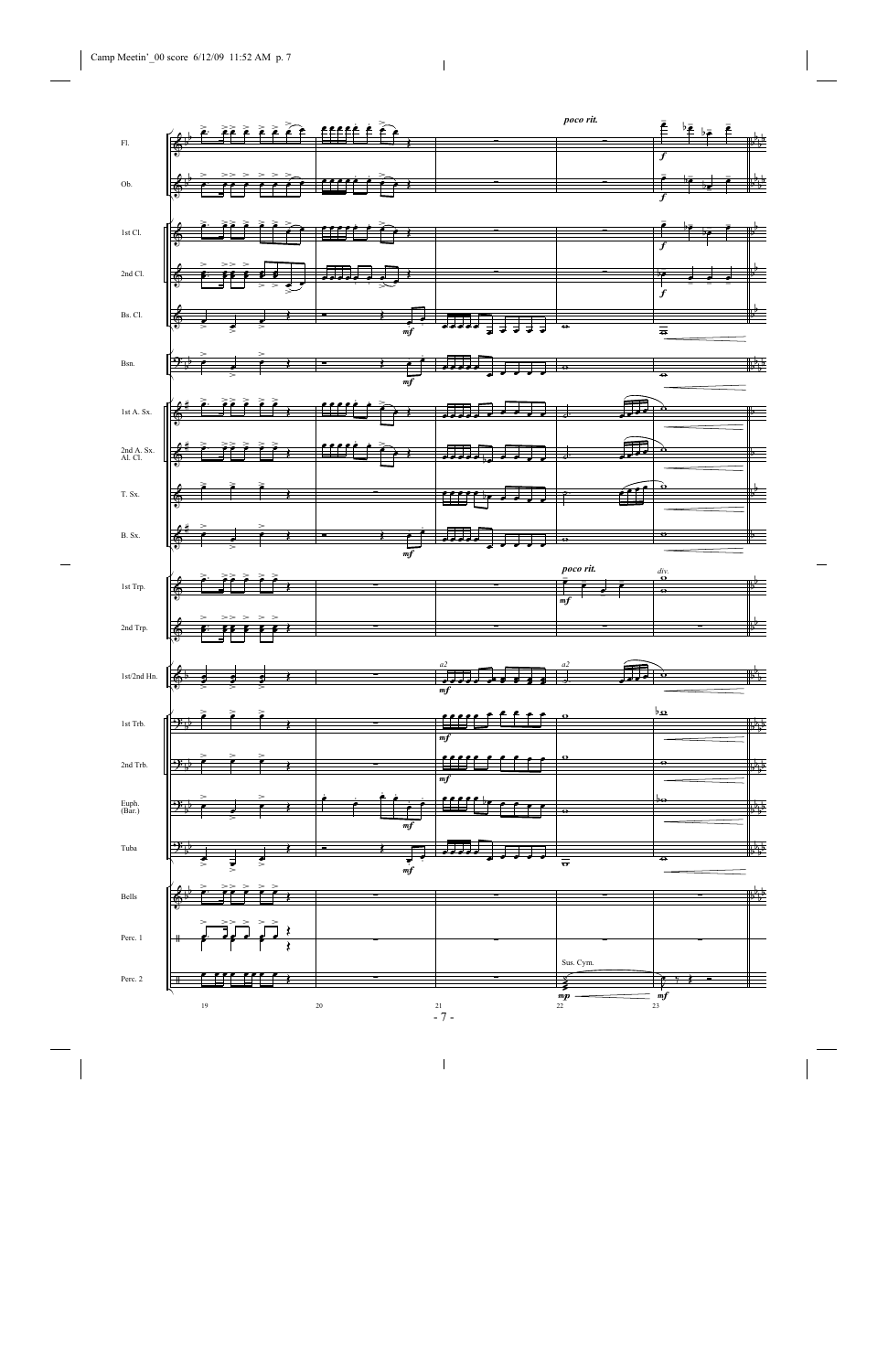![](_page_5_Figure_0.jpeg)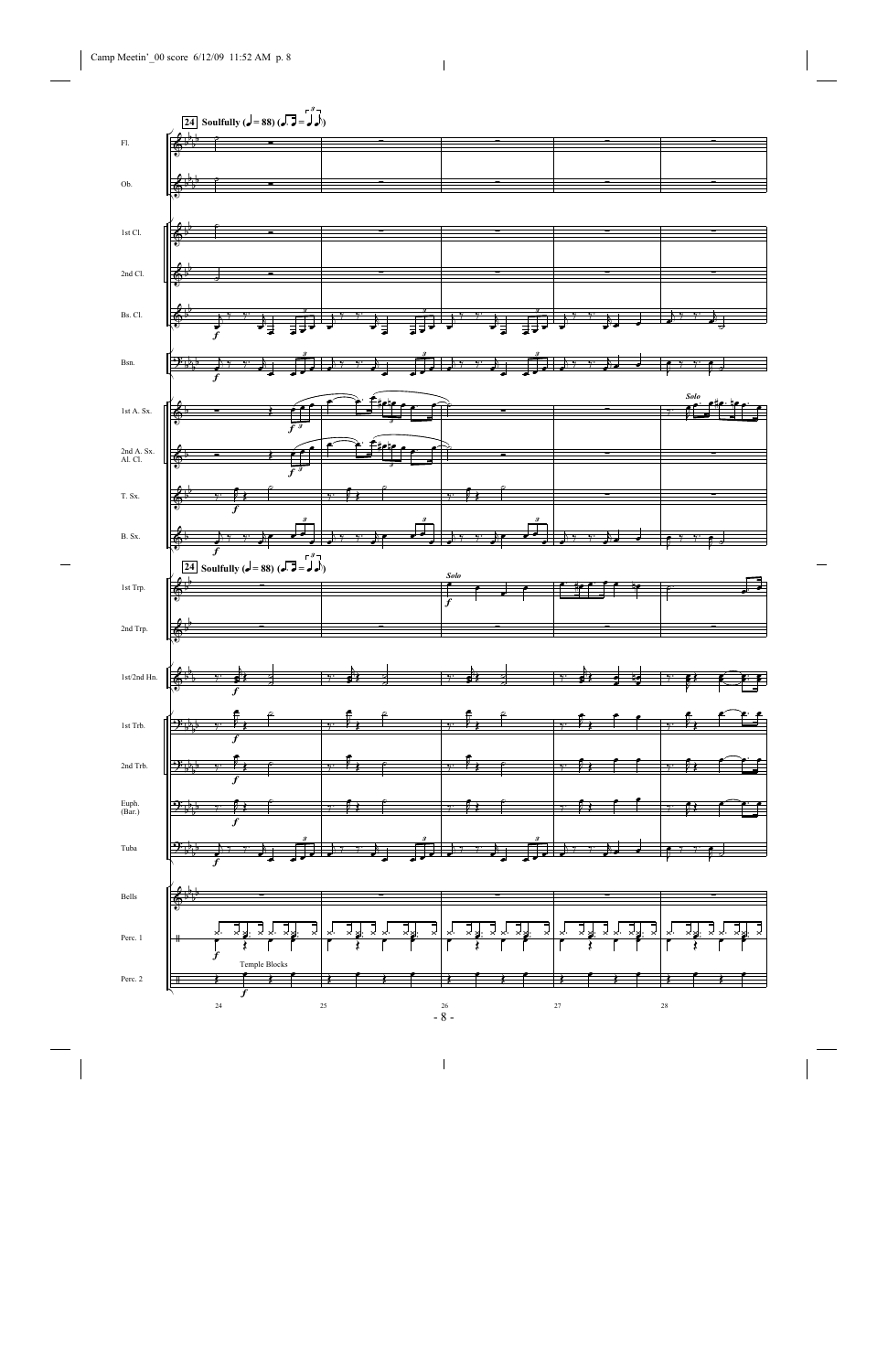![](_page_6_Figure_0.jpeg)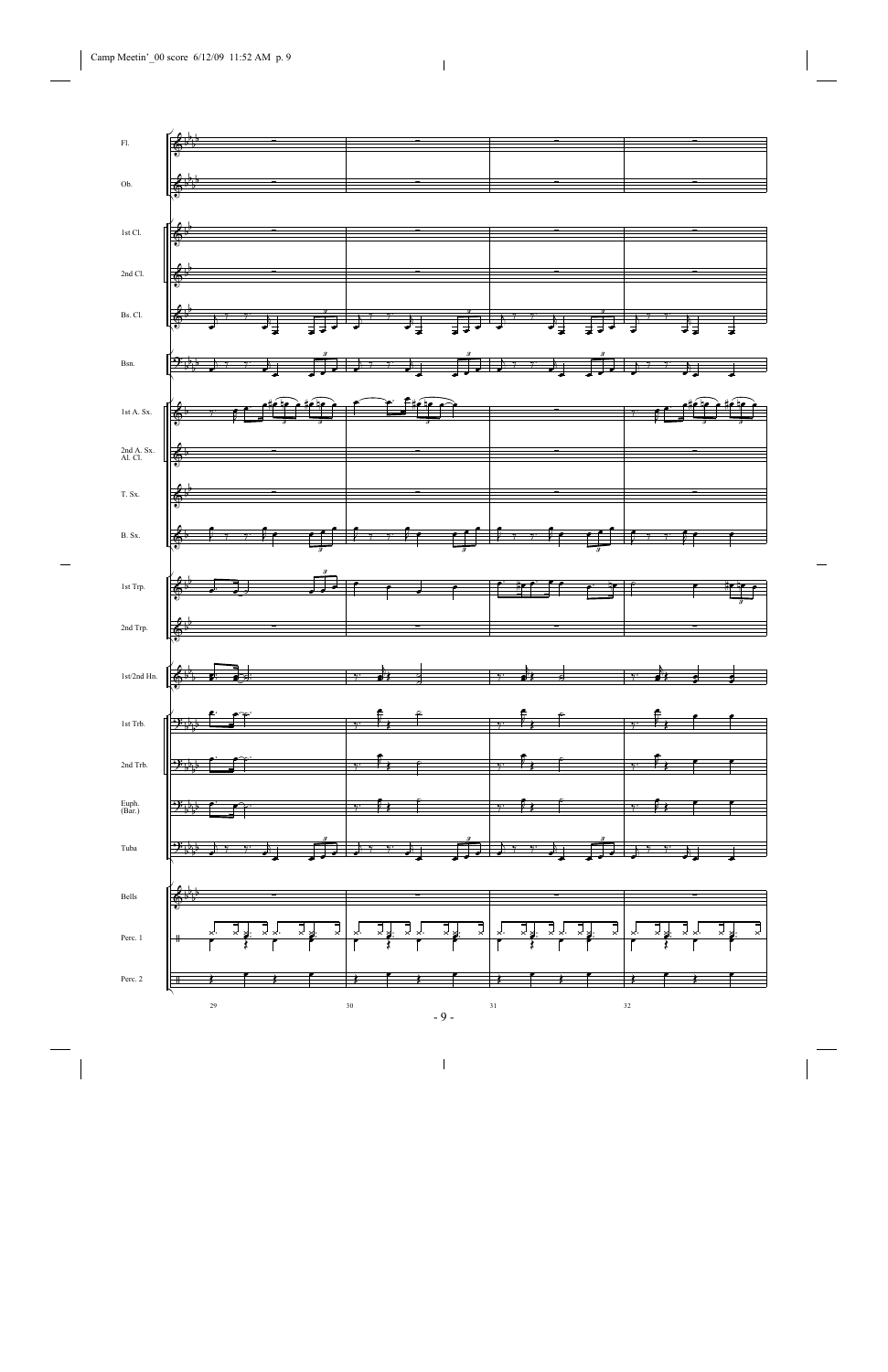![](_page_7_Figure_0.jpeg)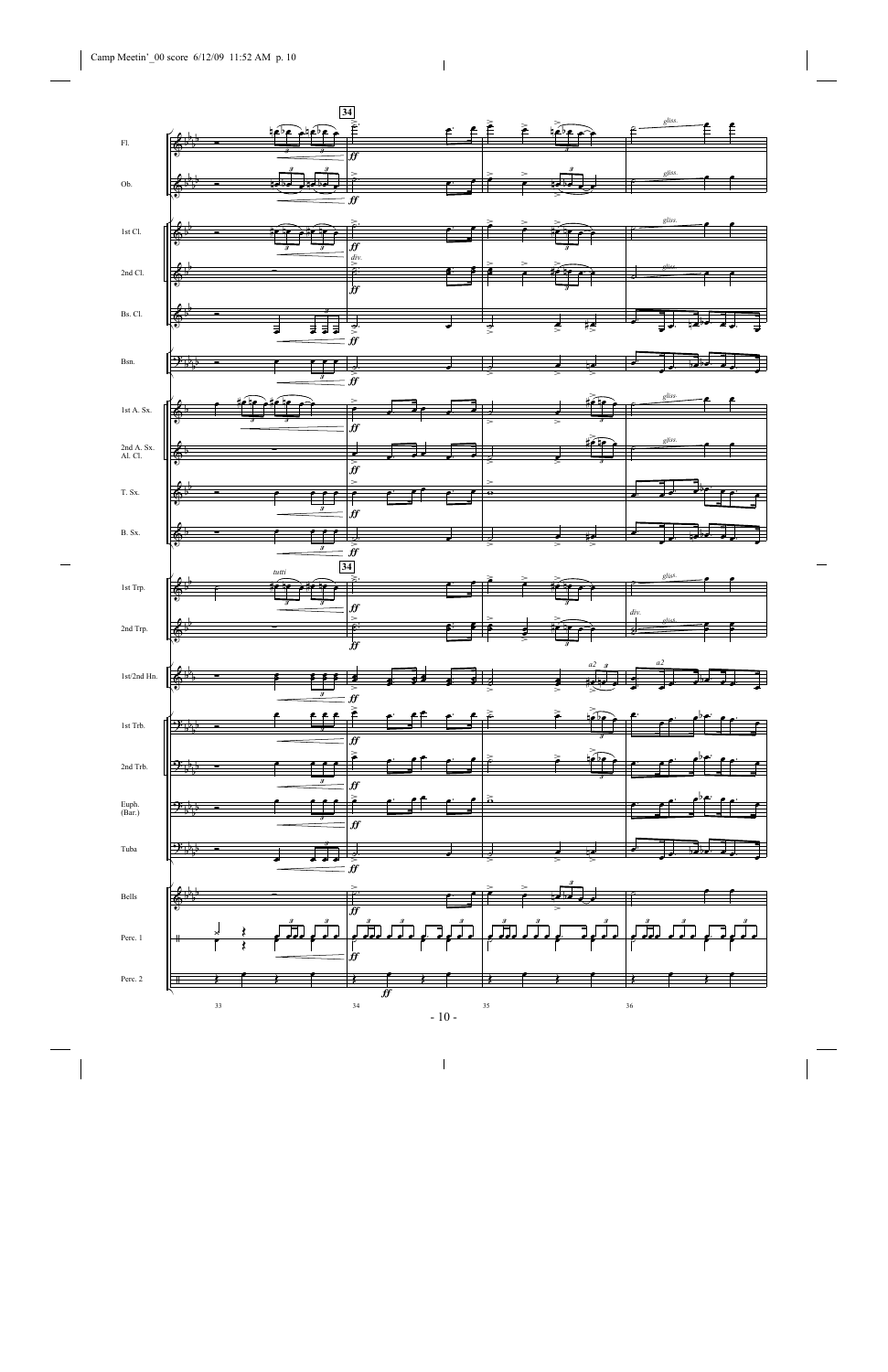![](_page_8_Figure_0.jpeg)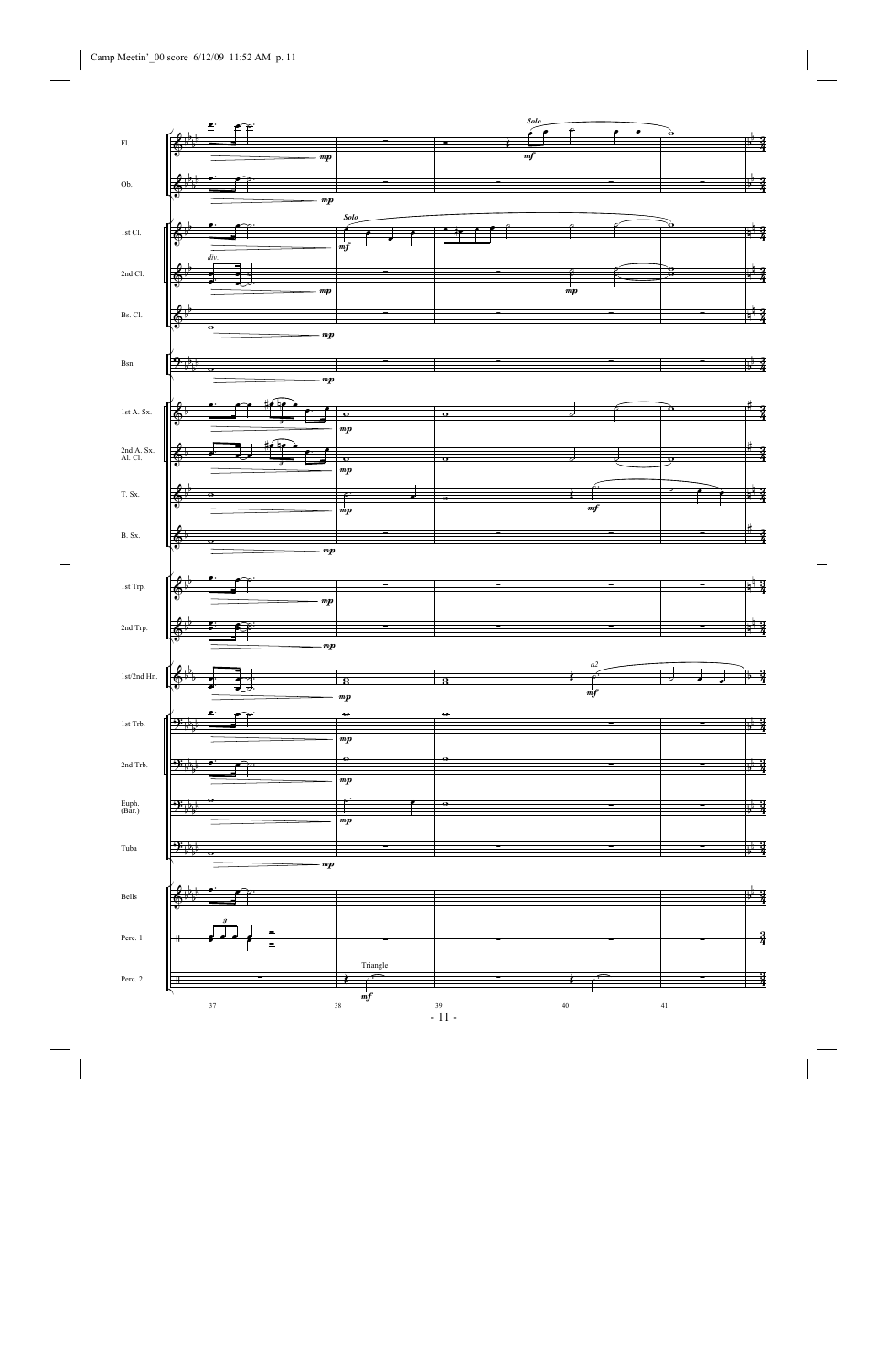![](_page_9_Figure_0.jpeg)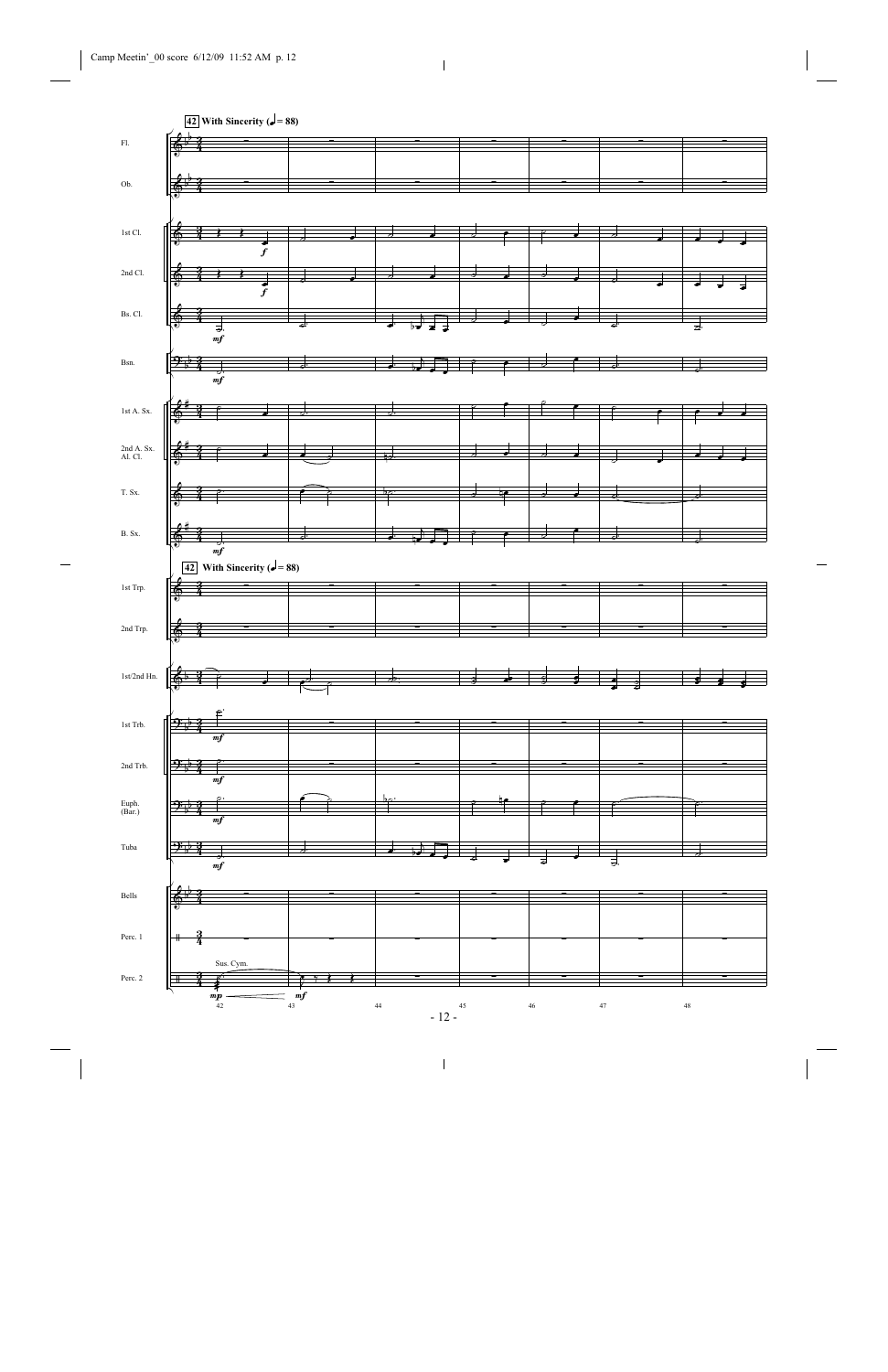![](_page_10_Figure_0.jpeg)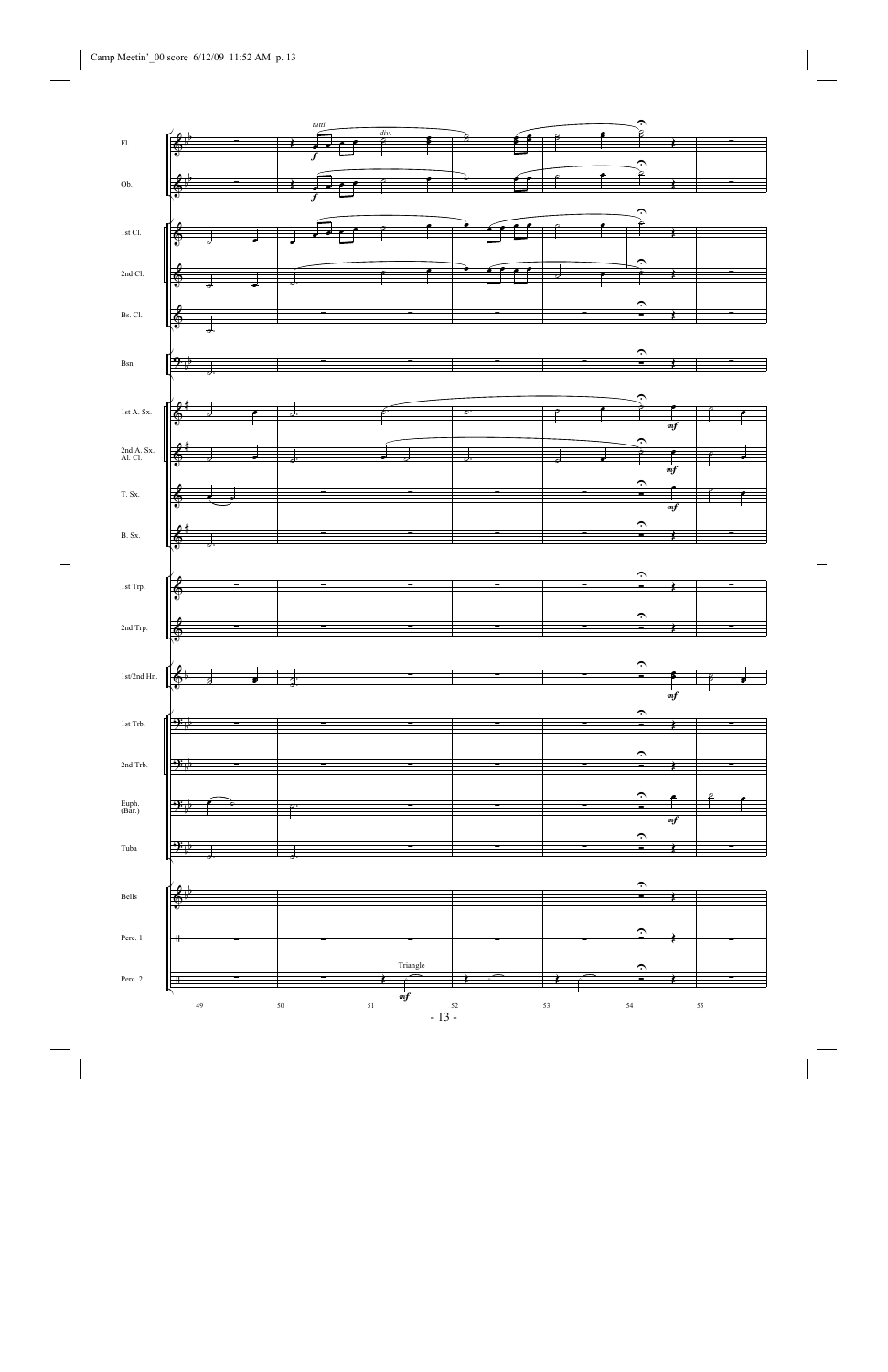![](_page_11_Figure_0.jpeg)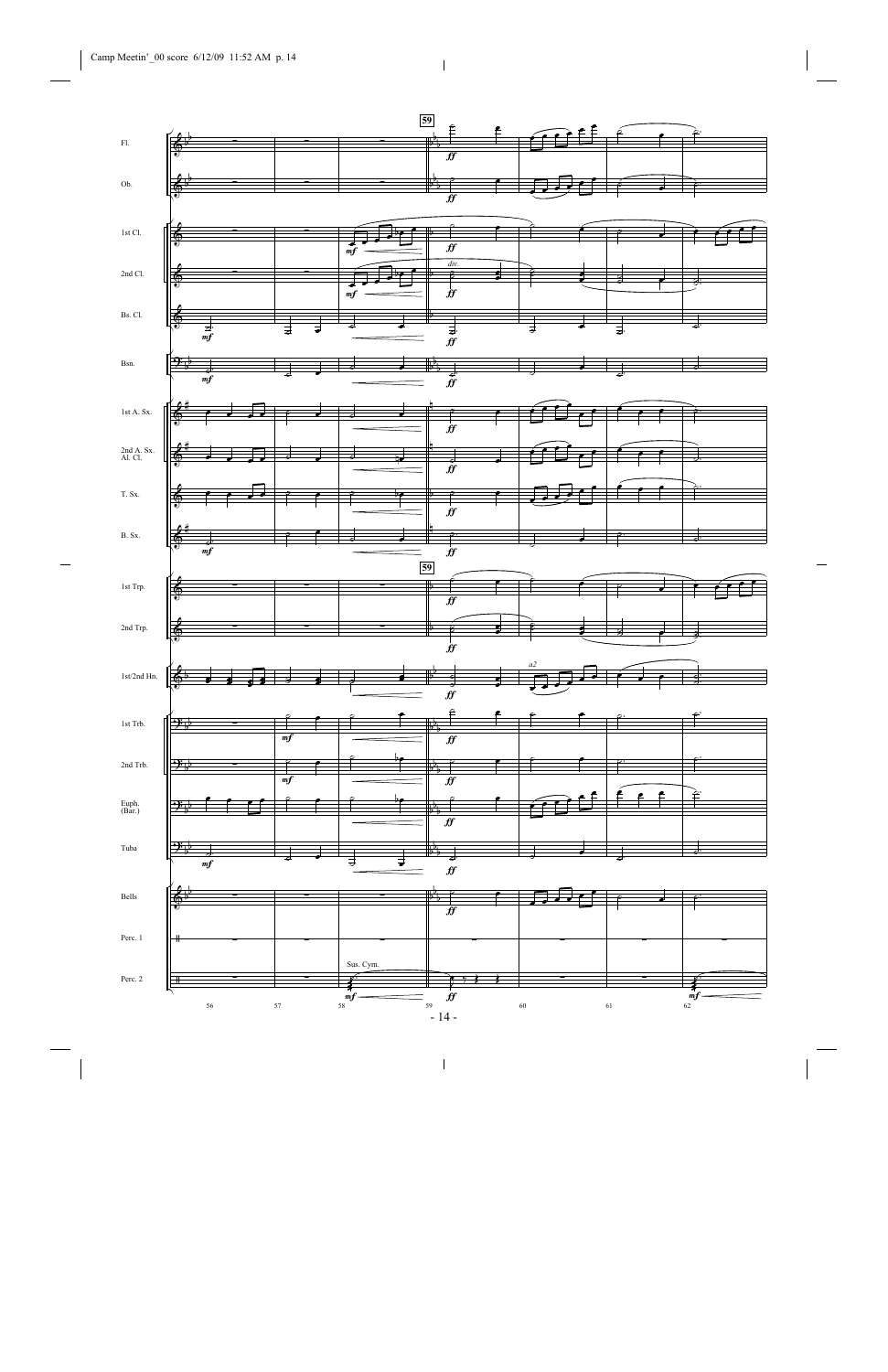![](_page_12_Figure_0.jpeg)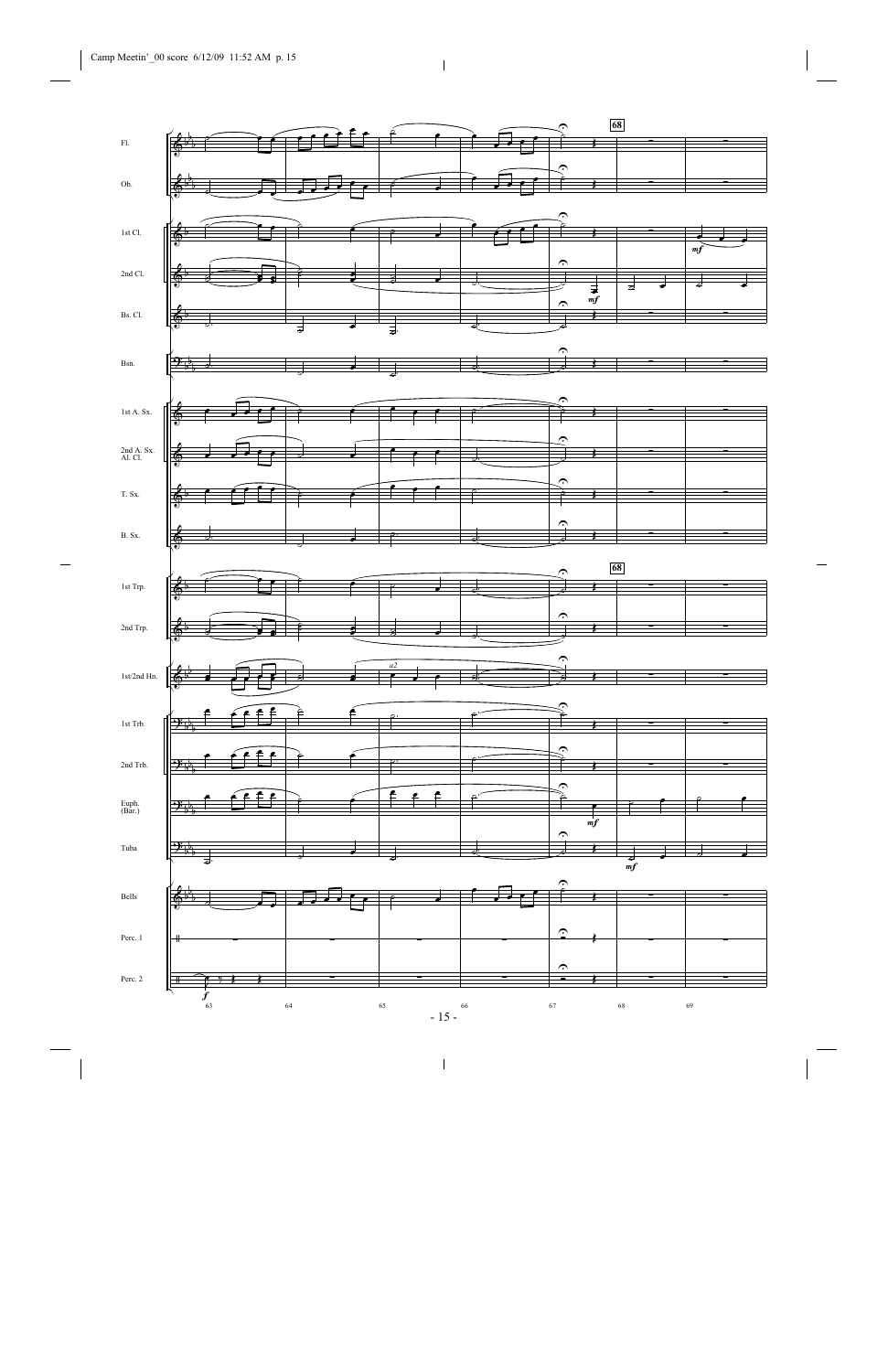![](_page_13_Figure_0.jpeg)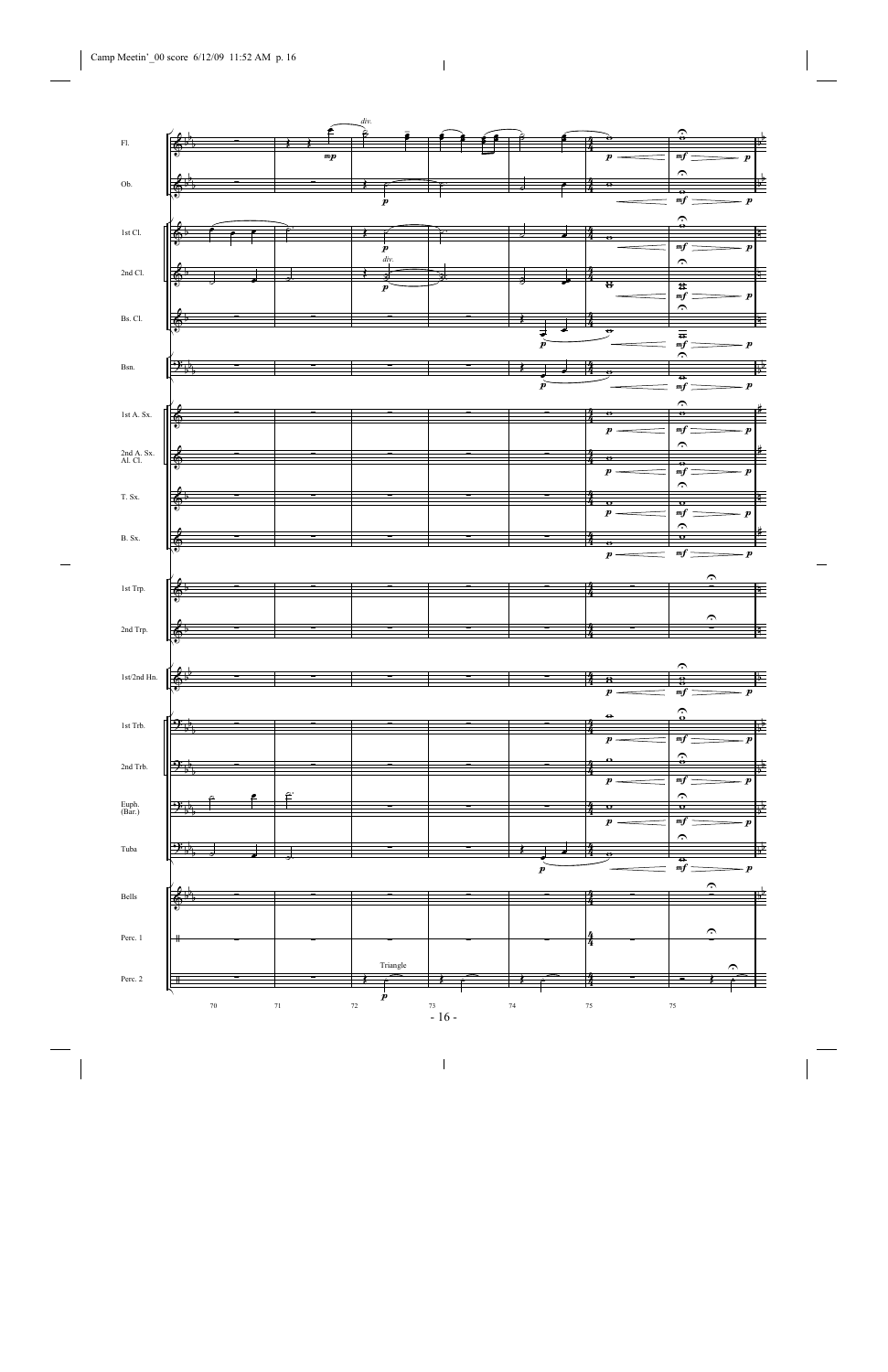![](_page_14_Figure_0.jpeg)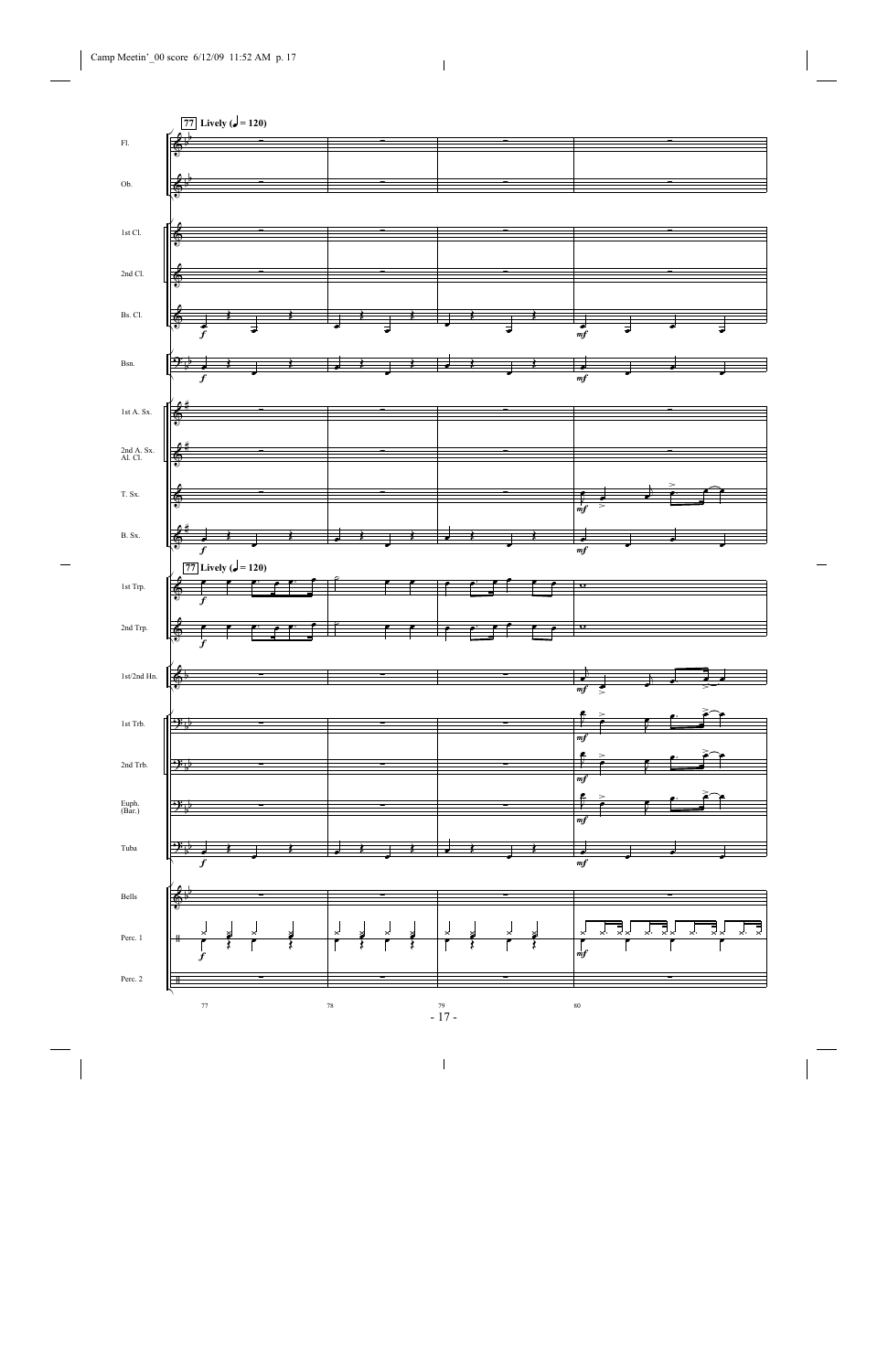![](_page_15_Figure_0.jpeg)

- 18 -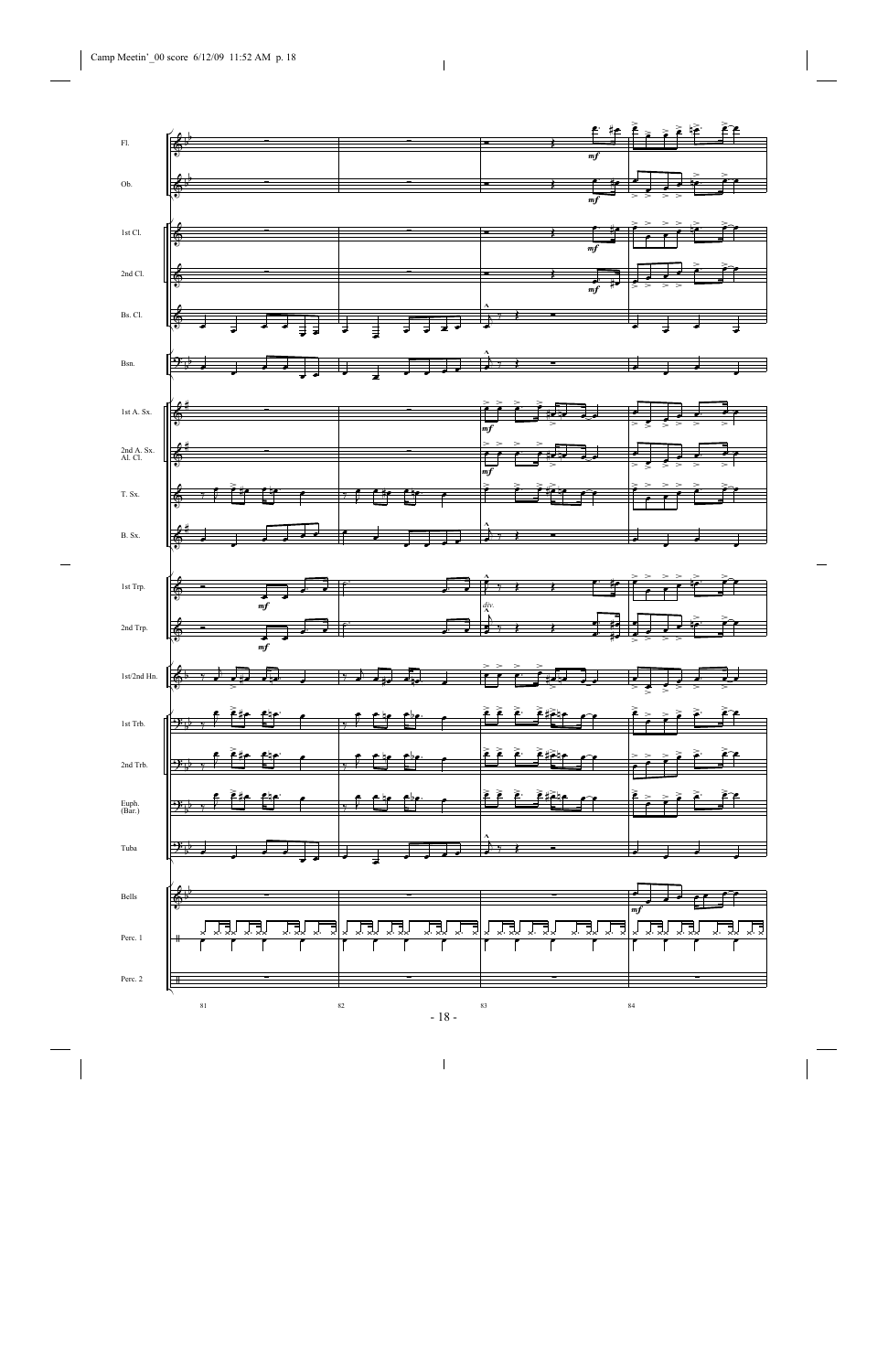![](_page_16_Figure_0.jpeg)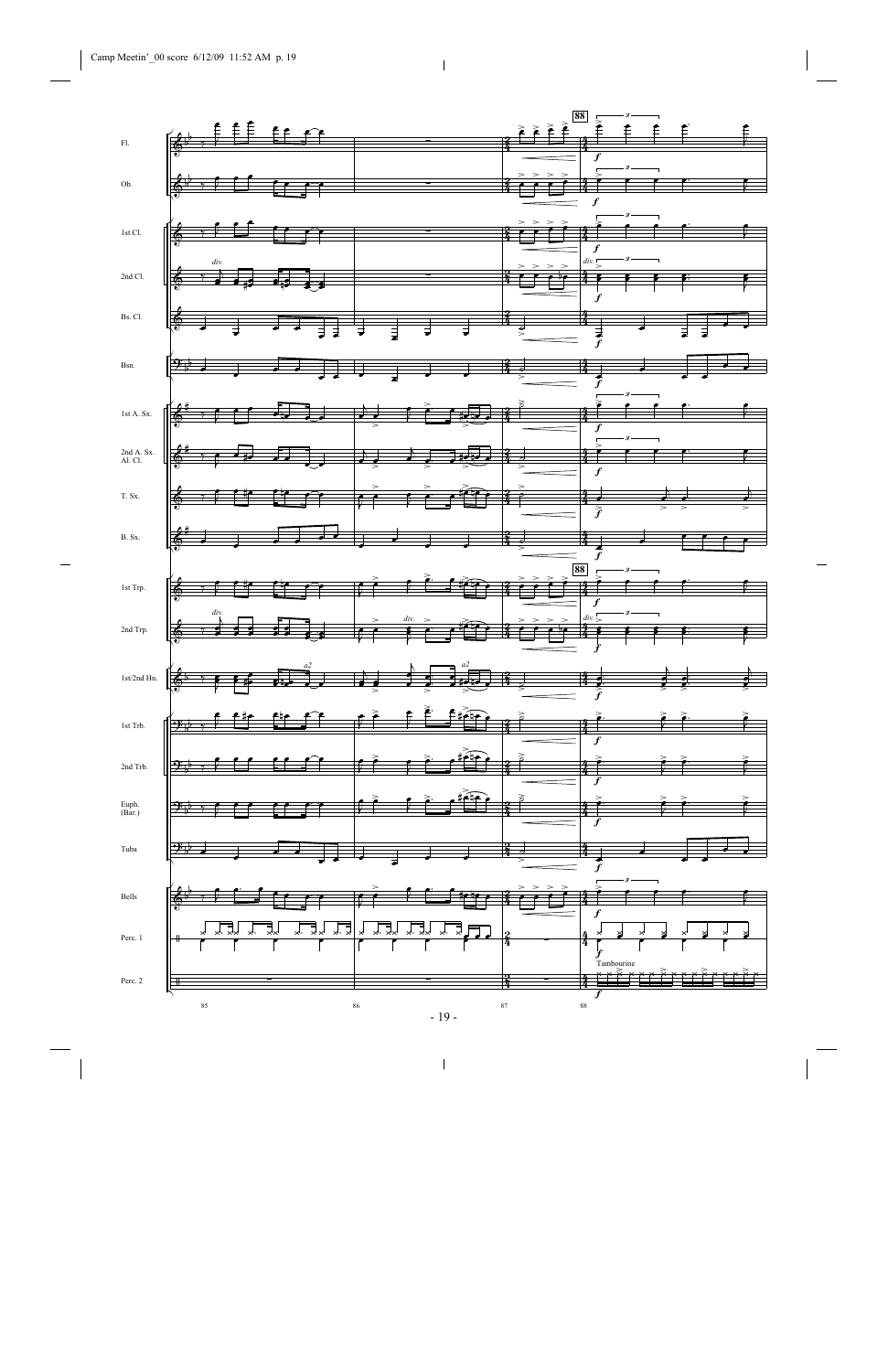![](_page_17_Figure_0.jpeg)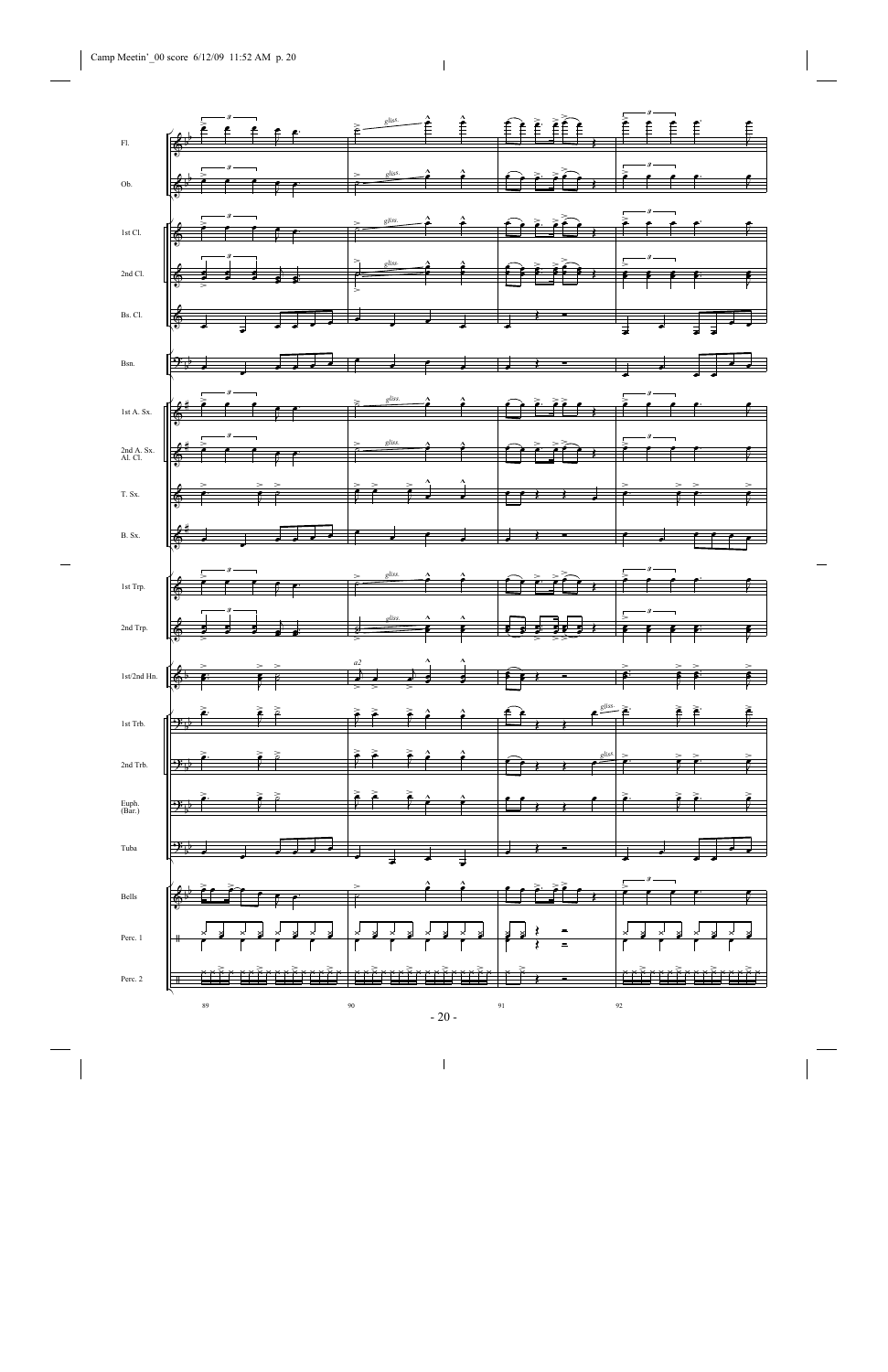![](_page_18_Figure_0.jpeg)

- 21 -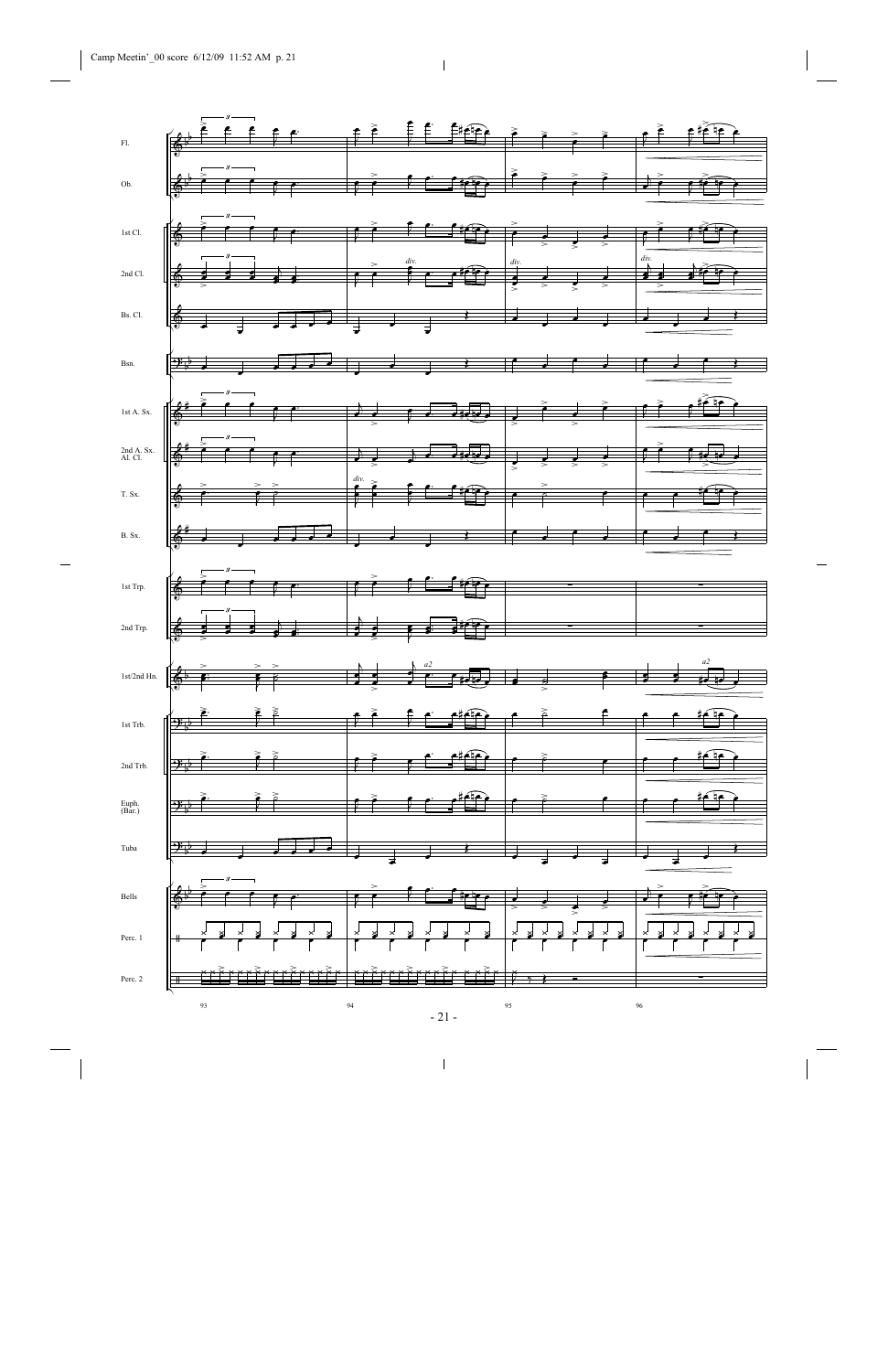![](_page_19_Figure_0.jpeg)